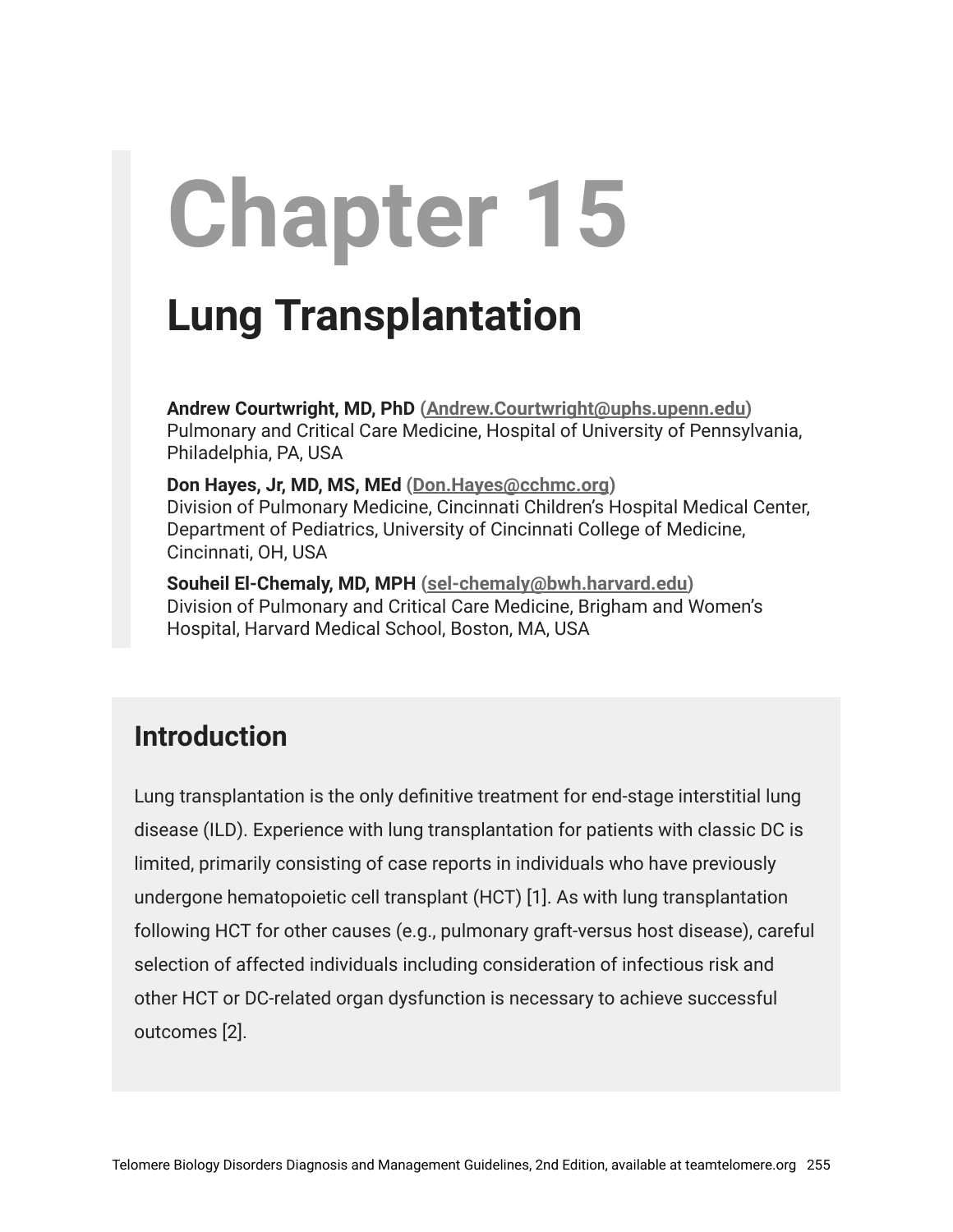There is, however, a growing literature regarding lung transplantation among adults with short telomere-related ILD. Individuals with ILD and short telomeres with or without known telomere biology disorder (TBD) due to pathogenic germline variants in TBD-associated genes are at risk for more rapid disease progression and decreased transplant-free survival compared to those with normal telomere lengths [3, 4]. Patients and providers should consider early referral to a lung transplant center to begin the evaluation process. Even for individuals who are currently too well for listing, having completed the transplant evaluation can create a safety net in the event of rapid disease progression requiring urgent listing.

#### **Transplant Evaluation**

Despite a growing awareness of the role of short telomeres in pulmonary fibrosis, the majority of patients with ILD who are referred to a lung transplant center will not have been screened for short telomeres. We recommended screening for telomere length in individuals with a personal history of early graying (before 30 years old), cytopenias (low blood cell counts) or macrocytosis (large red blood cells), and/or abnormal liver function tests or imaging suggestive of hepatic impairment without other explanation; or with a family history of one or more first degree relatives with ILD. Figure 1 and Figure 2 illustrate two potential screening protocols. Additional assessment, including evaluation for TBD-related mutations, should occur in close collaboration with medical genetics clinicians and genetic counselors.

Importantly, the goal of telomere length screening is not to identify a contraindication to lung transplantation. In our opinion, it is important to identify candidates with short telomeres so as to stratify their risk for extra-pulmonary disease manifestations and to design appropriate post-transplant management strategies to allow successful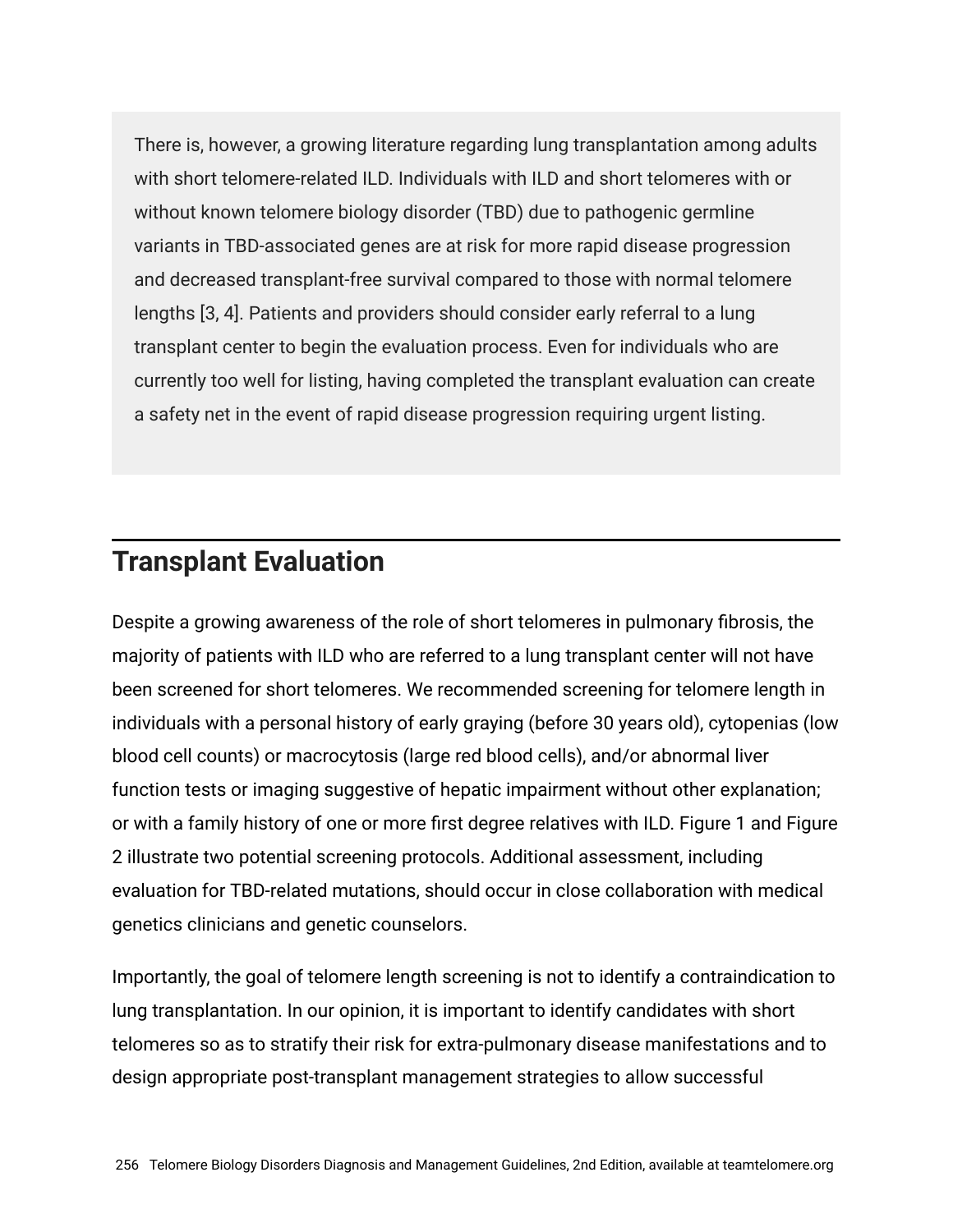transplantation. For example, early case series suggested that lung transplant recipients with short telomeres were more likely to have hematologic complications [5, 6]. Because of the risk of bone marrow failure, two authors (SEC and DH), recommend routine bone marrow biopsy as part of the lung transplant evaluation for all patients with short telomeres (<10th percentile for age) [6] (Figure 1). Other programs, however, only proceed with bone marrow biopsy in the presence of significant cytopenias in one or more cell lines. For potential candidates with severe hypocellular bone marrow without malignant transformation, consideration should be given to referral to a center that can offer tandem lung and bone marrow transplant [7]. Two authors (SEC and DH) recommend routine liver imaging such as FibroScan to evaluate for cryptogenic fibrosis or cirrhosis in all candidates with short telomeres. We do not, however, recommend routine liver biopsy as part of the transplant evaluation in the absence of imaging or biomarkers suggestive of hepatic dysfunction [6]. For potential candidates with hepatic fibrosis and elevated portal pressures or with cirrhosis, we recommend evaluation for combined lung-liver transplantation, when appropriate [8].

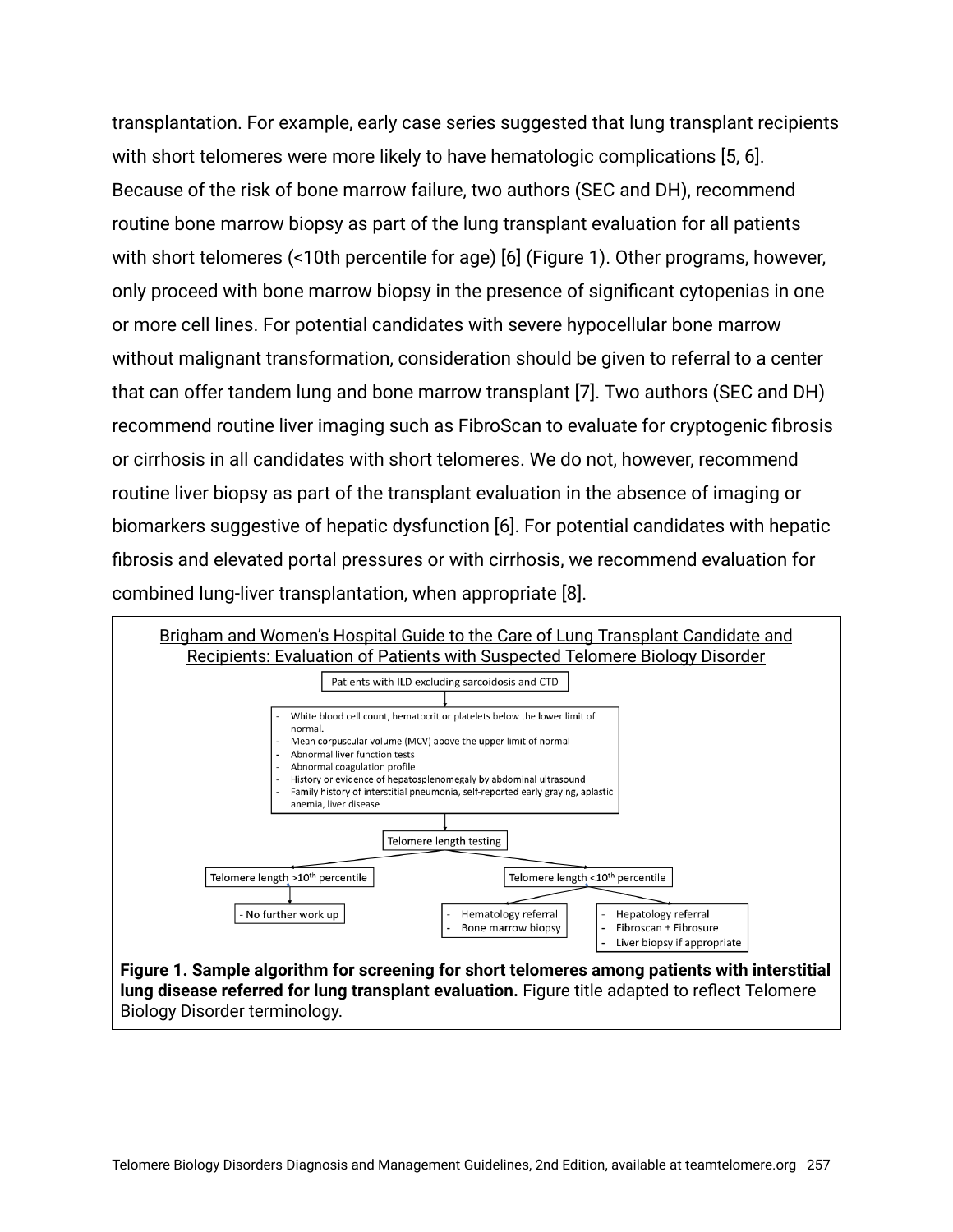

#### **Transplant Outcomes**

Although there is a growing literature on transplant outcomes among recipients with TBDs, differences in sample size, institutional management and immunosuppression protocols, and telomere length measurement assays make comparisons between reports difficult.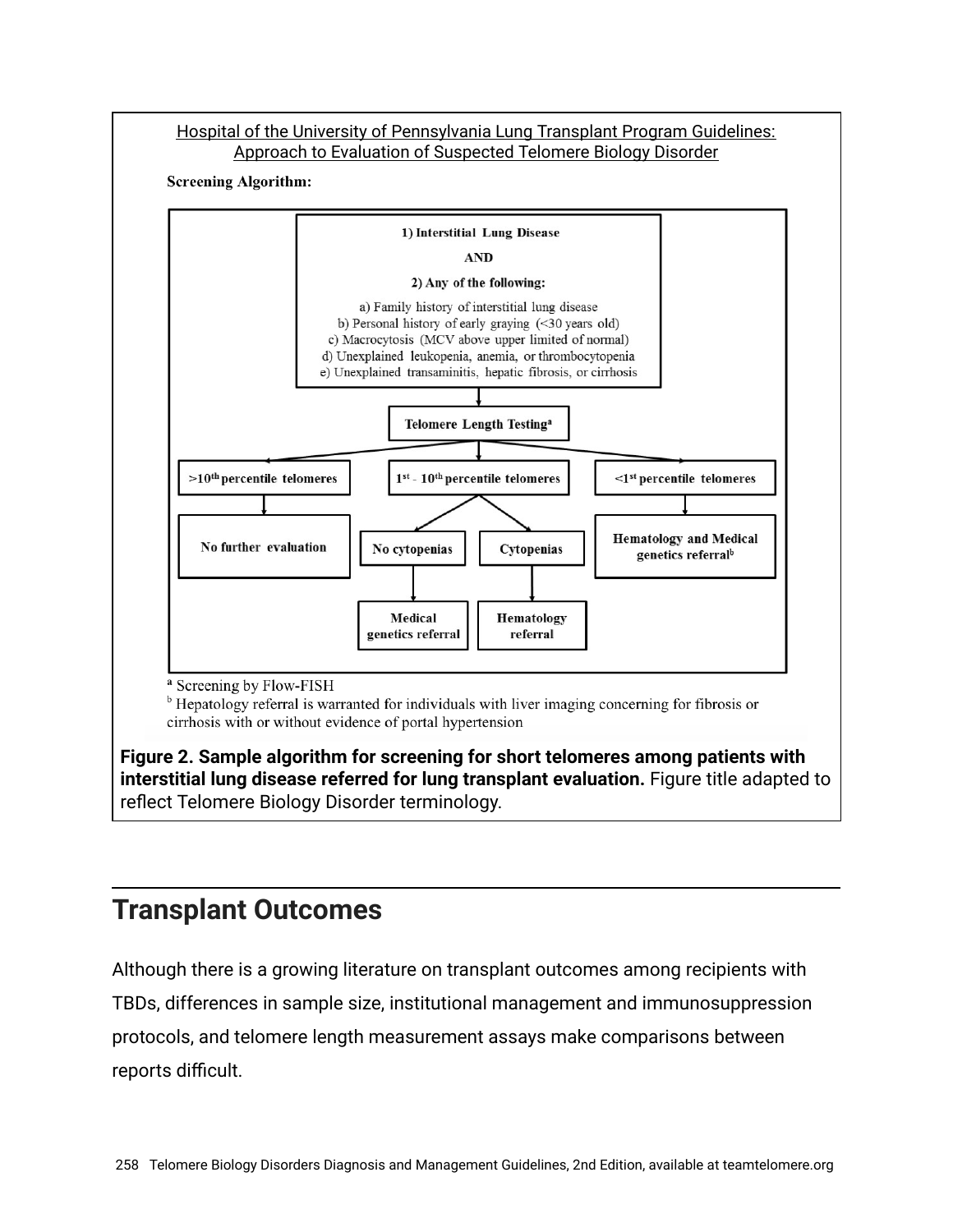Several moderately-sized cohort studies have identified an association between short telomeres and increased post-transplant mortality and/or chronic lung allograft dysfunction (CLAD) [9-11]. For example, Newton et al found that recipients with ILD and telomeres below the 10th percentile had a 6-fold increased hazard for CLAD and a 10-fold increase hazard for death [10]. Swaminathan et al similarly reported higher mortality and CLAD among pulmonary fibrosis recipients with variants in *TERT*, *RTEL1*, and *PARN* [9]. More broadly, Courtwright et al found an association between decreased CLAD-free survival and shorter telomere length after transplant among all disease types, including cystic fibrosis and chronic obstructive pulmonary disease [12]. Importantly, however, despite the relative increase risk for mortality, overall survival for recipients with short telomeres in these studies has been in keeping with national benchmarks. In addition, not every study has shown an association between short telomeres and poor survival. For example, Faust et al did not find decreased CLAD-free mortality among short telomere recipients [13].

Even if the link between short telomeres and increased post-transplant mortality and/or CLAD is borne out in larger studies, the mechanisms behind this association remain unclear. It may be that recipients with short telomeres require immunosuppression reduction because of cytopenias, placing them at risk for CLAD. Alternatively, they may be more vulnerable to respiratory viral and other infections that are associated with CLAD, they may lack the replicative reserve to populate the donor organs with recipient-derived stem cells, or they may be more susceptible to fibroblast rather than epithelial proliferation following airway injury [14, 15].

Several other post-lung transplant outcomes aside from survival and chronic rejection have been reported in short telomere recipients. Popescu et al. identified impaired cytomegalovirus (CMV) immunity among patients with short telomeres and pulmonary fibrosis who underwent lung transplantation [16]. CMV reactivation was particularly common in mismatch recipients (CMV donor positive, recipient negative), which has been reported in other cohort studies in the short telomere lung transplant population [12]. There have also been case reports of bone marrow failure syndromes following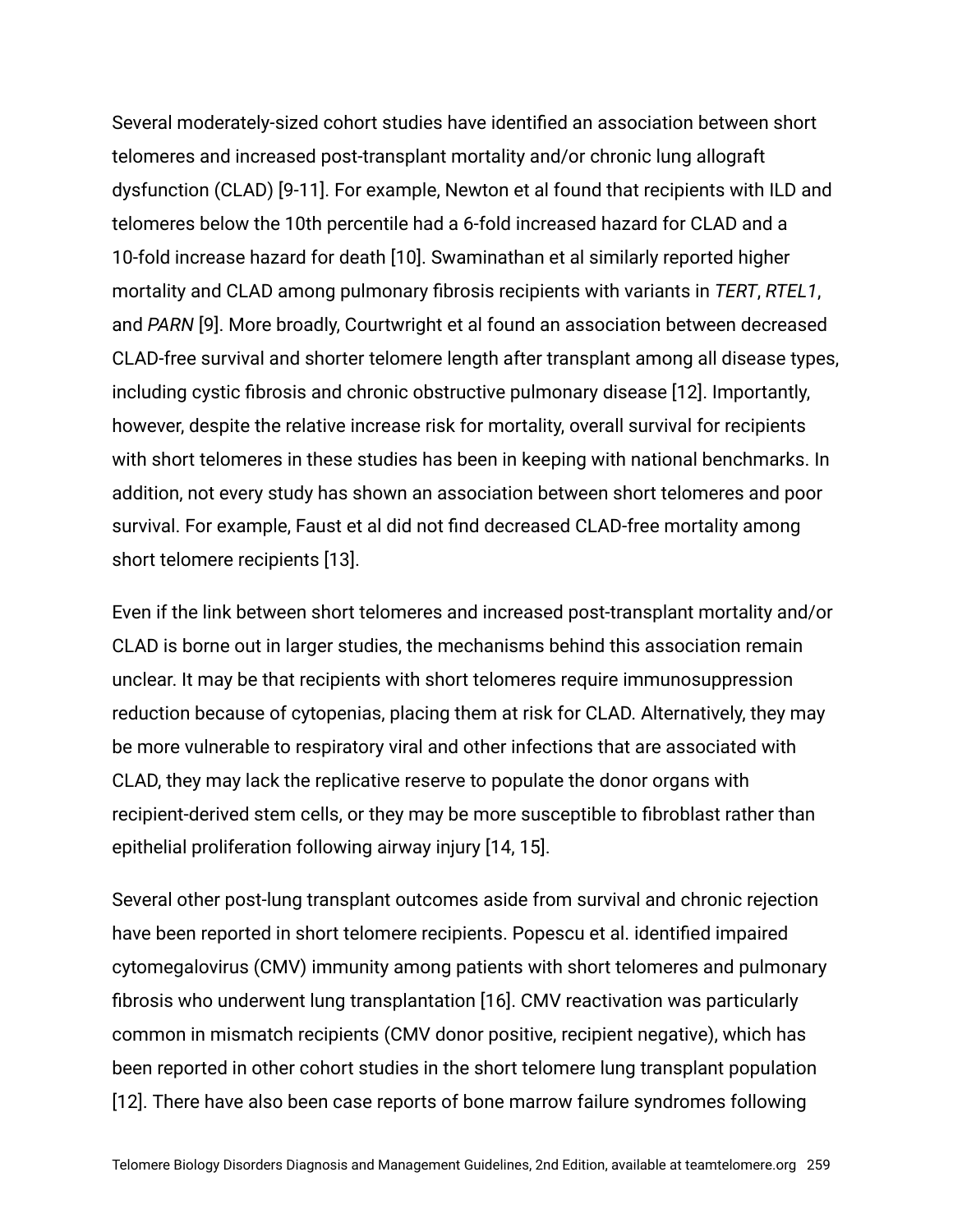lung transplant, particularly for *TERT* variant carriers, as well as systemic graft-versus-host disease [5, 17]. Short telomere length, however, has not been associated with *de novo* donor specific antibody production or the development of more severe chronic kidney disease following transplant [11, 18]. There are also mixed associations between severe primary graft dysfunction and short telomeres [9, 10]. Some, but not all studies, have suggested decreased risk for acute cellular rejection—potentially related to impaired cellular immunity—among recipients with short telomeres [10, 11, 19].

#### **Post-Transplant Management**

While acknowledging the limitations of the current literature on post-transplant outcomes, we believe that there are steps that can be taken to optimize care pathways for lung transplant recipients with shortened telomeres. First, particularly for recipients with known hematologic manifestations, we recommend avoiding T cell depleting agents such as anti-thymocyte globulin (ATG), unless there is a strong clinical indication. ATG has been associated with increased telomere shortening and decreased telomerase activity in kidney transplant recipients and increases the risk of infectious complications following transplant [20]. Although a small case series did not show increased mortality among short telomere recipients with the use of the CD52 monoclonal antibody alemtuzumab, there was an increased incidence of neutropenia, thrombocytopenia, and need for red blood cell transfusion [21].

Second, given the apparent increased risk for CMV reactivation, we recommend lifelong CMV prophylaxis for recipients with TBDs, particularly among those who are CMV mismatches. Because valganciclovir, the most common CMV prophylaxis agent, is associated with bone marrow suppression, consideration should be given to alternative drugs such as letermovir. For CMV negative candidates, we do not recommend delaying lung transplant in favor of a CMV negative donor match given the potential for increased waitlist mortality. Finally, screening for post-lung transplant skin cancers is particularly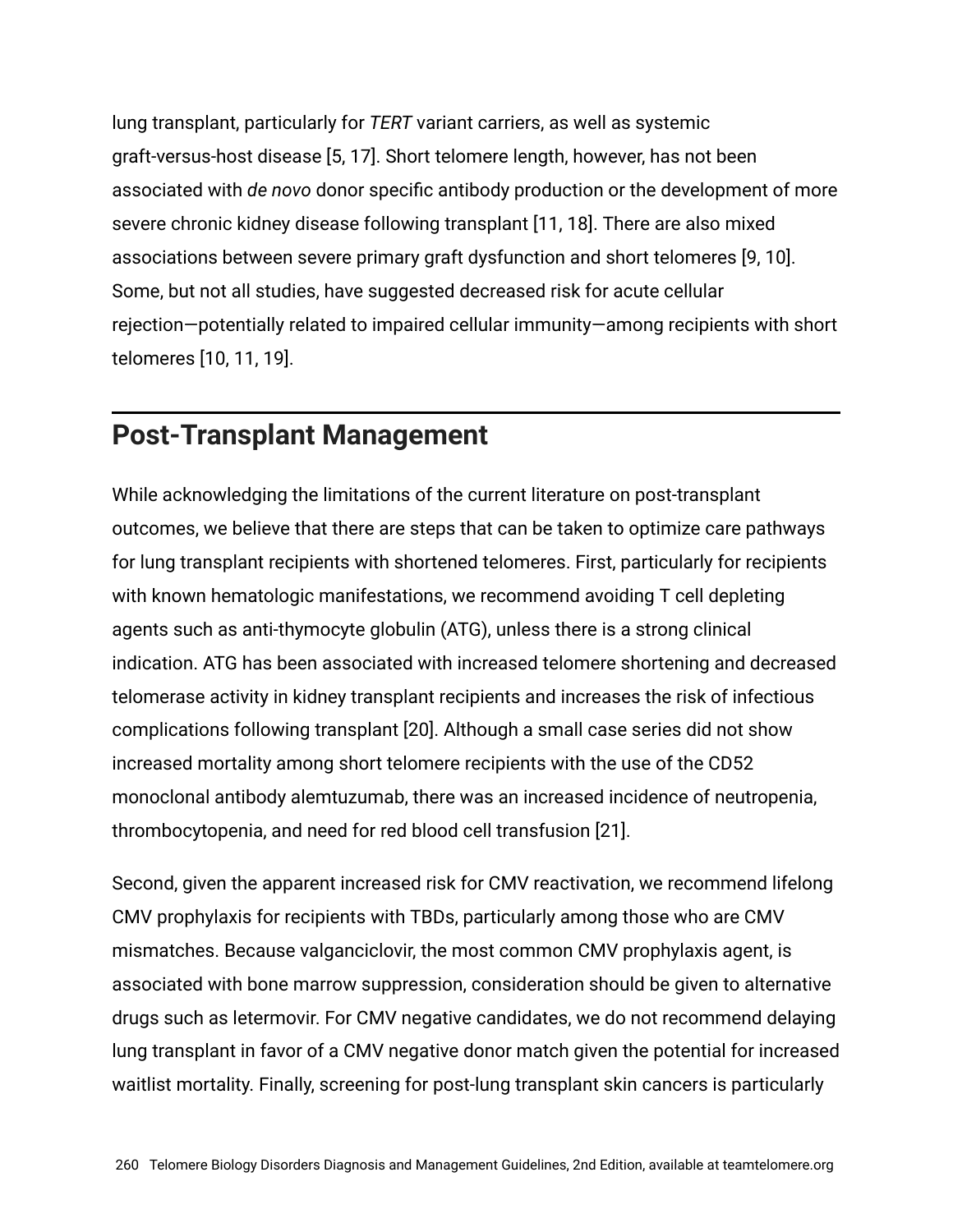important in transplant recipients with TBDs, who are at high risk for these conditions (see also Chapter 6, Dermatologic Manifestations and Chapter 9, Solid Tumors) [22]. Correspondingly, the use of antifungal agents such as posaconazole or isavuconazonium should be considered, when indicated, rather than voriconazole given its association with skin cancer.

In the absence of clinical studies demonstrating post-lung transplant benefit, we do not recommend the routine use of danazol for lung transplant recipients with TBD-related mutations and refractory bone marrow suppression, including the pediatric population. Of particular concern is the potential for hepatic toxicity and venous thromboembolism in a population already at higher risk for these complications [23]. Similarly, although *in vitro* data have suggested that mammalian target of rapamycin (mTOR) may be associated with reduced telomere shortening compared to calcineurin inhibitors, we do not recommend routine use of mTOR inhibitors for TBD lung transplant recipients in the absence of another indication (e.g., chronic kidney disease, airway stenosis, etc.).

#### **Conclusion**

DC and the related TBDs are not a contraindication for lung transplantation, although early referral for lung transplant evaluations at an experienced center is warranted. Additional testing may be required to identify modifiable risks to tailor post-lung transplant management to achieve the best possible outcomes. When the evaluation identifies two-organ dysfunctions (lung-liver, lung-bone marrow), referral to specialized transplant centers for evaluation for dual transplantation is warranted.

#### **References**

1. Giri N, Lee R, Faro A, et al. Lung transplantation for pulmonary fibrosis in dyskeratosis congenita: Case Report and systematic literature review. *BMC Blood Disorders*. 2011;11(1):3.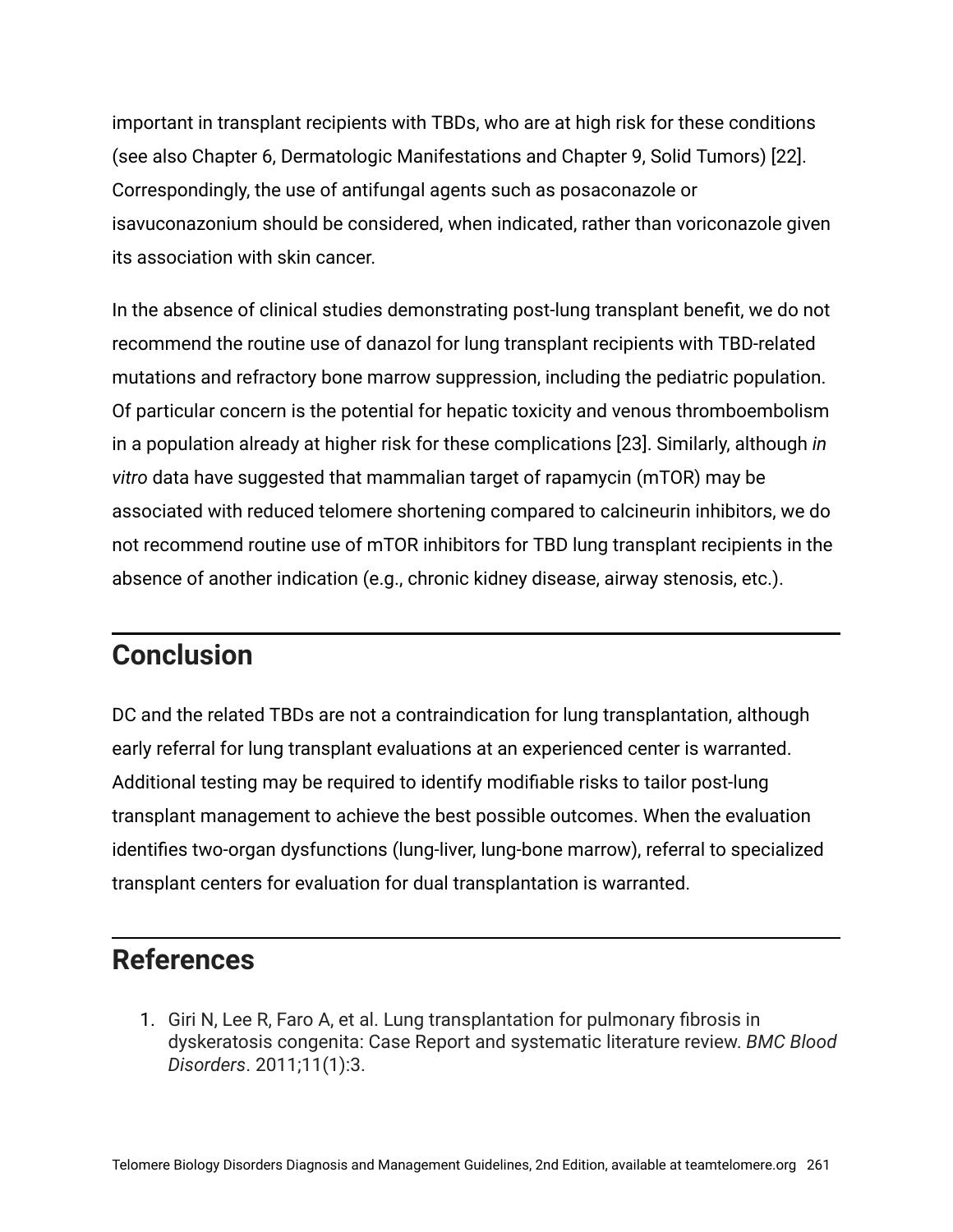- 2. Cheng GS, Edelman JD, Madtes DK, et al. Outcomes of lung transplantation after allogeneic hematopoietic stem cell transplantation. *Biol Blood and Marrow Transplant*. 2014;20(8):1169-1175.
- 3. Borie R, Tabèze L, Thabut G, et al*.* Prevalence and characteristics of TERT and TERC mutations in suspected genetic pulmonary fibrosis. *Eur Respir J.* 2016;48(6):1721-1731.
- 4. Stuart BD, Lee JS, Kozlitina J, et al. Effect of telomere length on survival in patients with idiopathic pulmonary fibrosis: an observational cohort study with independent validation. *Lancet Respir Med.* 2014;2(7):557-565.
- 5. Borie R, Kannengiesser C, Hirschi S, et al*.* Severe hematologic complications after lung transplantation in patients with telomerase complex mutations. *J Heart Lung Transplant.* 2015;34(4):538-546.
- 6. George G, Rosas IO, Cui Y, McKane C, Hunninghake GM, Camp PC, *et al.* Short telomeres, telomeropathy, and subclinical extrapulmonary organ damage in patients with interstitial lung disease. *Chest.* 2015;147(6):1549-1557.
- 7. McDyer JF, Rowan JA, McIntyre SH, et al. Tandem bilateral lung transplantation and bone marrow transplantation from a single cadaveric donor in select patients with end-stage lung disease. *Am J Respir Crit Care Med.* 2019;201:A7459.
- 8. Lebeer M, Wuyts WA, Cassiman D, et al. Multiple solid organ transplantation in telomeropathy: case series and literature review. *Transplantation.* 2018;102(10):1747-55.
- 9. Swaminathan AC, Neely ML, Frankel CW, et al. Lung transplant outcomes in patients with pulmonary fibrosis with telomere-related gene variants. *Chest.* 2019;156(3):477-485.
- 10.Newton CA, Kozlitina J, Lines JR, et al. Telomere length in patients with pulmonary fibrosis associated with chronic lung allograft dysfunction and post–lung transplantation survival. *J Heart Lung Transplant.* 2017;36(8):845-853.
- 11.Courtwright AM, Fried S, Villalba JA, et al.*.* Association of donor and recipient telomere length with clinical outcomes following lung transplantation. *PloS One*. 2016;11:e0162409.
- 12.Courtwright AM, Lamattina AM, Takahashi M, et al. Shorter telomere length following lung transplantation is associated with clinically significant leukopenia and decreased chronic lung allograft dysfunction-free survival. *ERJ Open Research*. 2020;6(2).
- 13.Faust HE, Golden JA, Rajalingam R, Wang AS, Green G, Hays SR, Kukreja J, Singer JP, Wolters PJ, Greenland JR. Short lung transplant donor telomere length is